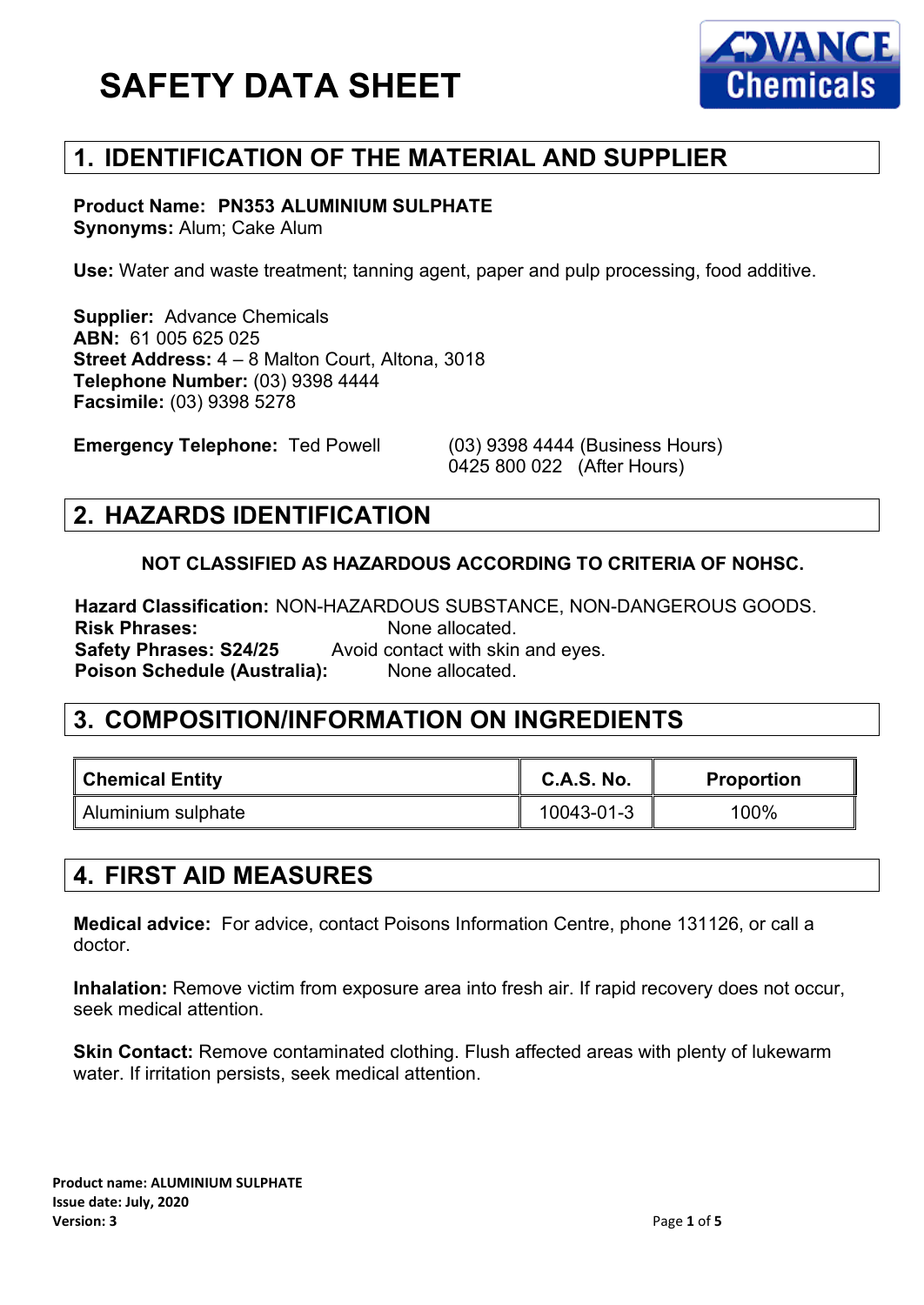

**Eye Contact:** Immediately flush eyes with plenty of water by holding the eyelids open. If irritation persists, seek medical attention.

**Ingestion:** Rinse mouth with water. Give water to drink provided the person is conscious. Do NOT induce vomiting. Seek medical attention.

**Notes to Doctor:** Treat symptomatically based on individual reactions of patient and judgement of doctor.

## **5. FIRE FIGHTING MEASURES**

**Specific Hazards:** Non- combustible solid. Forms aluminium oxide and sulphur trioxide above 650°C.

**Fire fighting advice:** Fire fighters must wear a self contained breathing apparatus and full protective clothing and equiipment.

**Fire Extinguishing Media:** Use appropriated extinguishing media most suitable for surrounding fire conditions

**Hazchem Code:** None allocated.

**Flammability:** Non flammable solid.

# **6. ACCIDENTAL RELEASE MEASURES**

Personnel involved in cleanup must wear full protective clothing. Eliminate all sources of ignition. Increase ventilation. Avoid generating dust. Use clean, non-sparking tools and equipment. Do not allow product into drains, waterways, and sewers. If product enters waterway, advise the EPA or your local Waste Management. Collect and seal in properly labelled containers for disposal. Refer to State Land Waste Authority for disposal.

## **7. HANDLING AND STORAGE**

**Handling advice:** Ensure eye bath and safety shower are available and ready for use. Observe good personal hygiene practices and procedures. Wash hands thoroughly after handling product. Take precautionary measures against static discharges by bonding and grounding equipment.

**Storage advice:** Store in cool, dry, ventilated area. Keep containers tightly closed when not in use. Store away from strong oxidizing agents and ignition sources. Protect from direct sunlight, high temperatures, moisture, static discharges, and structural steel.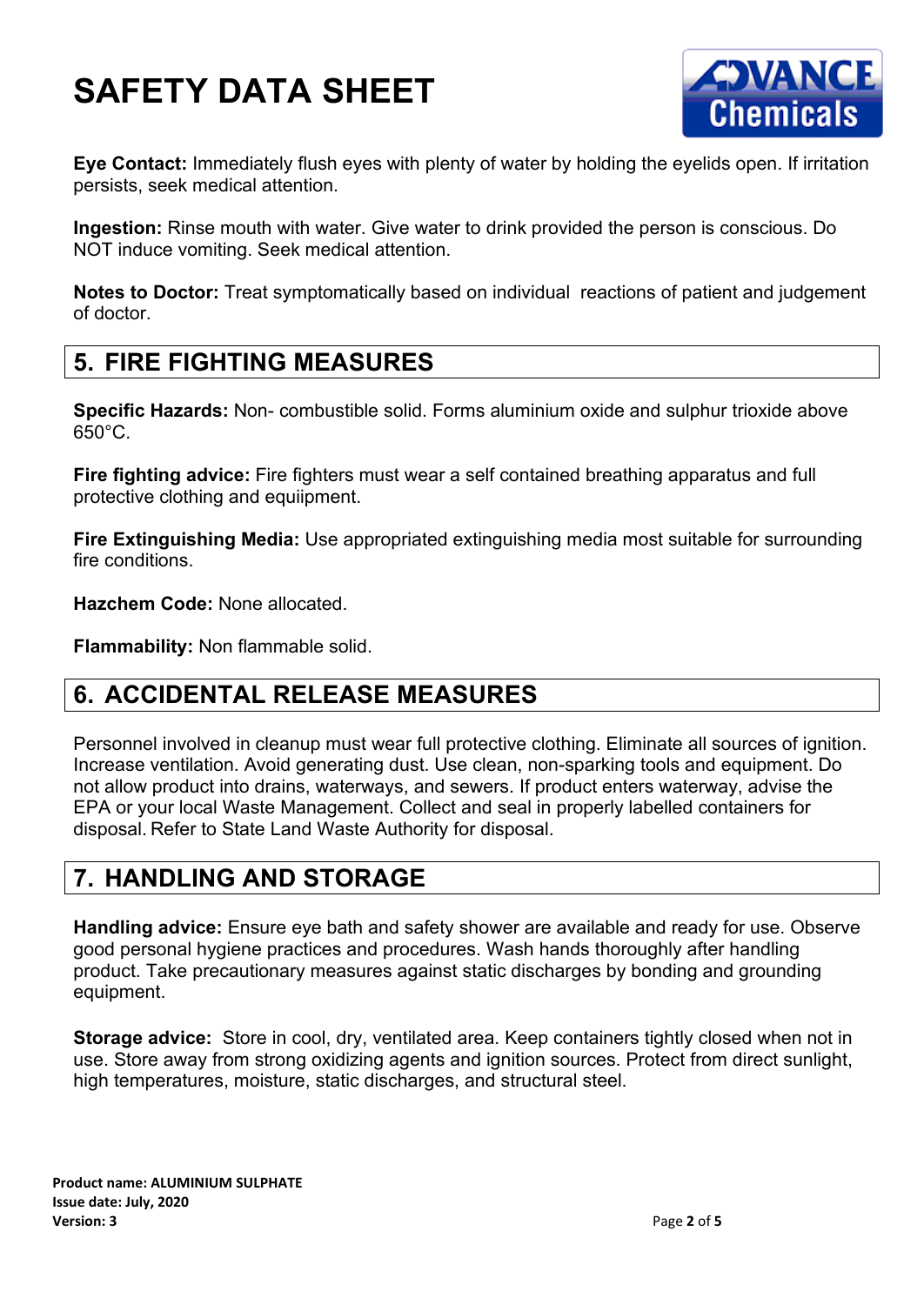

## **8. EXPOSURE CONTROLS/ PERSONAL PROTECTION**

**Occupational Exposure Limits:** Exposure standard established by the Australian Safety and Compensation Council for aluminium soluble salts is a Time Weighted Average of 2mg/m3

**Engineering Controls:** A system of local or general exhaust is recommended to keep exposures as low as possible. Local exhaust ventilation prevents dispersion of the product into surrounding work areas.

**Personal Protection Equipment:** RESPIRATOR: Wear an effective dust mask or respirator with dust cartridge where dusts are generated. EYES: Safety glasses with side shields. HANDS: Protective gloves are recommended. CLOTHING: Protective overalls and safety footwear.

## **9. PHYSICAL AND CHEMICAL PROPERTIES**

**Appearance:** white lustrous crystals, granules, or powder. **Boiling Point:** Not applicable. **Melting Point:** 770°C **Flash Point:** Not applicable. **Vapour Pressure:** Not applicable. **Vapour Density (Air = 1):** Not applicable. **Flammability Limits:** Not applicable. **Specific Gravity:** Not applicable. **pH:** 3.7 **Solubility in water:** 50% **Corrosiveness:** Not applicable.

## **10.STABILITY AND REACTIVITY**

**Stability:** Stable when stored in sealed container at room temperature.

## **11. TOXICOLOGICAL INFORMATION**

No adverse health effects are expected, if the product is handled in accordance with this material safety data sheet and label. Symptoms and effects that may arise if the product is manhandled and overexposure occurs are:

#### **Acute Health Effects:**

**Ingested:** May cause abdominal pain, nausea, and vomiting. Concentrated solutions can cause burns of the mouth, bleeding stomach, incoordination, muscle spasms and kidney injury.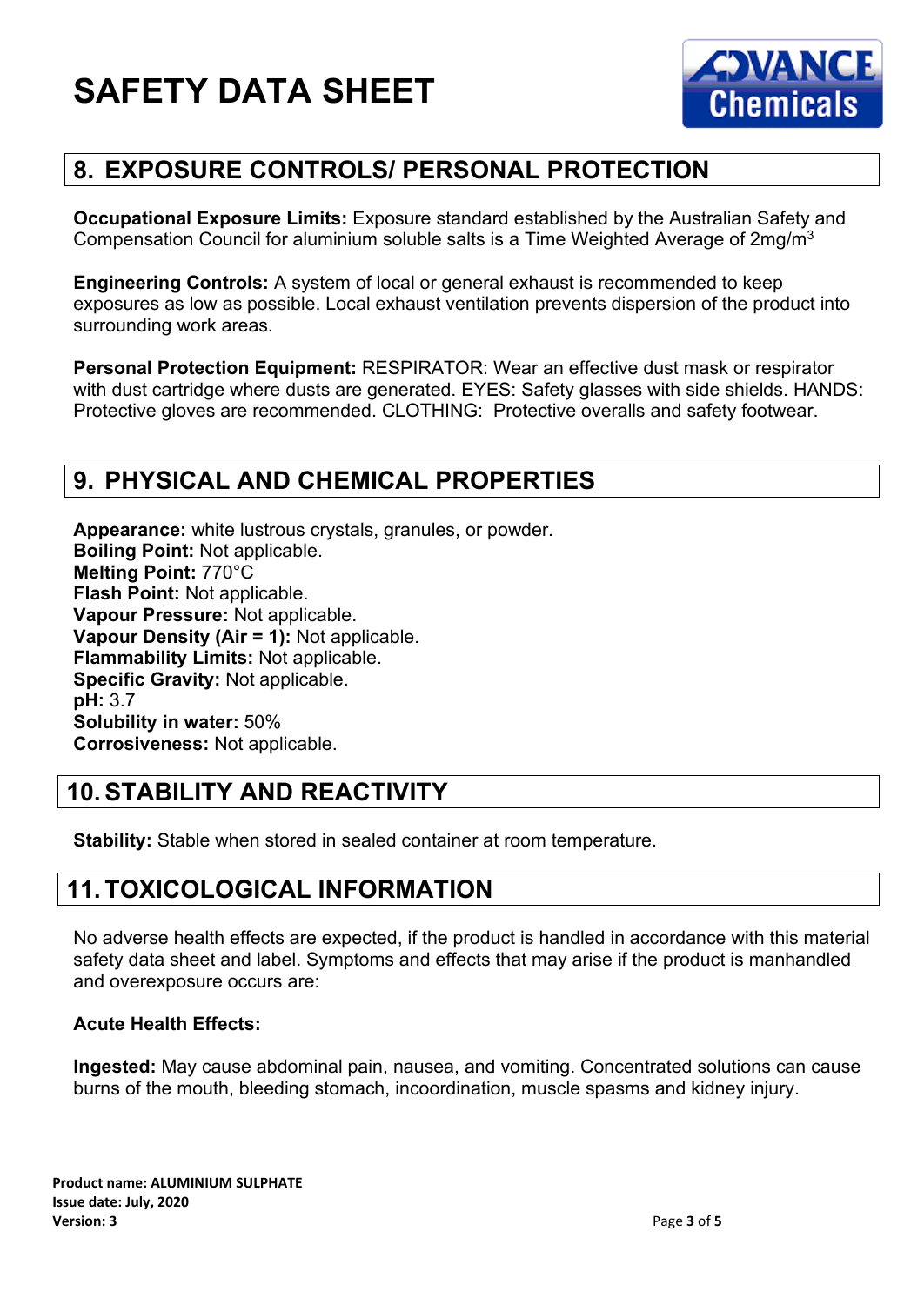

**Eye:** Irritation and inflammation of the eyes. May cause severe damage to eyes.

**Skin: Irritates open cuts.** 

**Inhaled:** Dust forms sulphuric acid in contact with moisture in air or tissues. May cause sore throat, coughing and irritation of nose and throat. High concentrations may cause congestion and constriction of airways.

**Chronic:** No information available.

### **12.ECOLOGICAL INFORMATION**

Avoid contaminating waterways, drains or sewers.

#### **13. DISPOSAL CONSIDERATIONS**

Refer to Waste Management Authority.

#### **14. TRANSPORT INFORMATION**

**UN Number:** None allocated.

**Proper Shipping Name:** ALUMINIUM SULPHATE.

**Dangerous Goods Class:** None allocated.

**Subsidiary risk:** None allocated.

**Packing Group:** None allocated.

**Hazchem Code:** None allocated.

#### **Road and Rail Transport:**

Not classified as a Dangerous Good according to the Australian Code for the Transport of Dangerous Goods by Road and Rail (ADG Code).

#### **15. REGULATORY INFORMATION**

#### **NOT CLASSIFIED AS HAZARDOUS ACCORDING TO CRITERIA OF NOHSC.**

**Poisons Schedule:** None allocated.